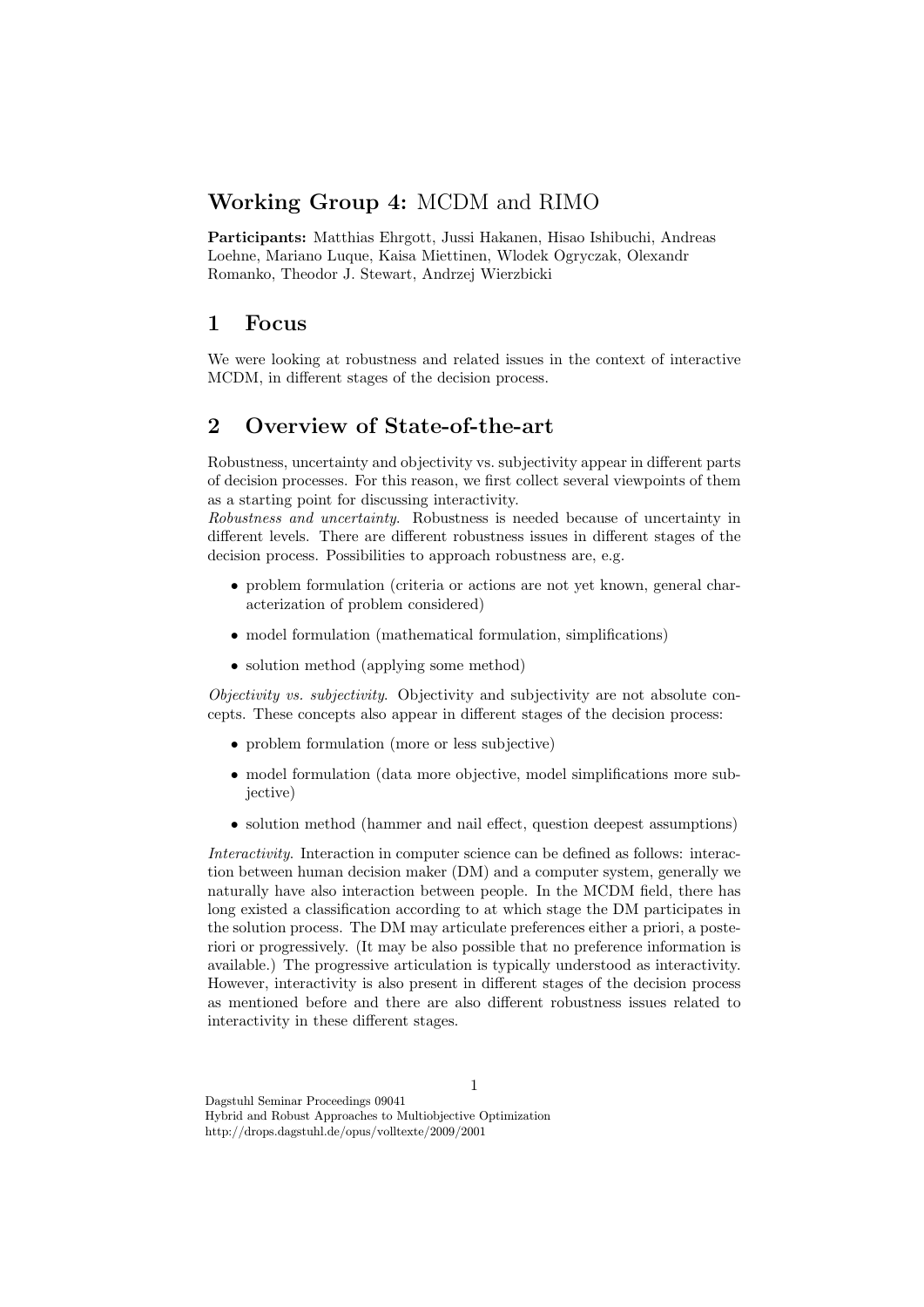1. Problem perception and formulation (e.g., maximization of utility function or other needs of the DMs)

- What are the needs of the DM?
- Objective decision making vs. subjective decision making.
- Even though lots of literature in problem structuring exists, it has not been integrated into mainstream MCDM.
- 2. Mathematical model formulation
	- Often, problem formulation and mathematical model formulation are assumed to be given which hides the importance of the first one.
	- There are different types of models. Typical MCDM/OR models consists of objectives and constraints expressed in terms of variables, whereas e.g. process models are characterized by inputs and outputs. Conversion is not trivial (see objectivity vs. subjectivity above), but it is easier from process models to MCDM models.
	- There must be interaction with the DM on which objectives and constraints should be used.
	- Sometimes the problem to be solved is formulated at a too early phase of the solution process and then it is impossible to capture the real nature of the decision situation.
	- There is always a need to choose between the model which is accurate enough and which is possible to compute/solve in a reasonable time.
- 3. Solution process
	- The DM is expected to specify preference information in some coherent form and (s)he receives some feedback in the form of new solution candidates.
	- DMs might have different needs, e.g. learning about the problem in question. Although most of the DMs want to use interactive solution process, there can be some DMs that do not want to specify preferences.
	- There should be interaction with the DM when the solution method is chosen.
	- Different phases of the decision process can be identified with different needs.
	- There exist many different interactive methods. Methods requiring different types of preference information can be used during the solution process.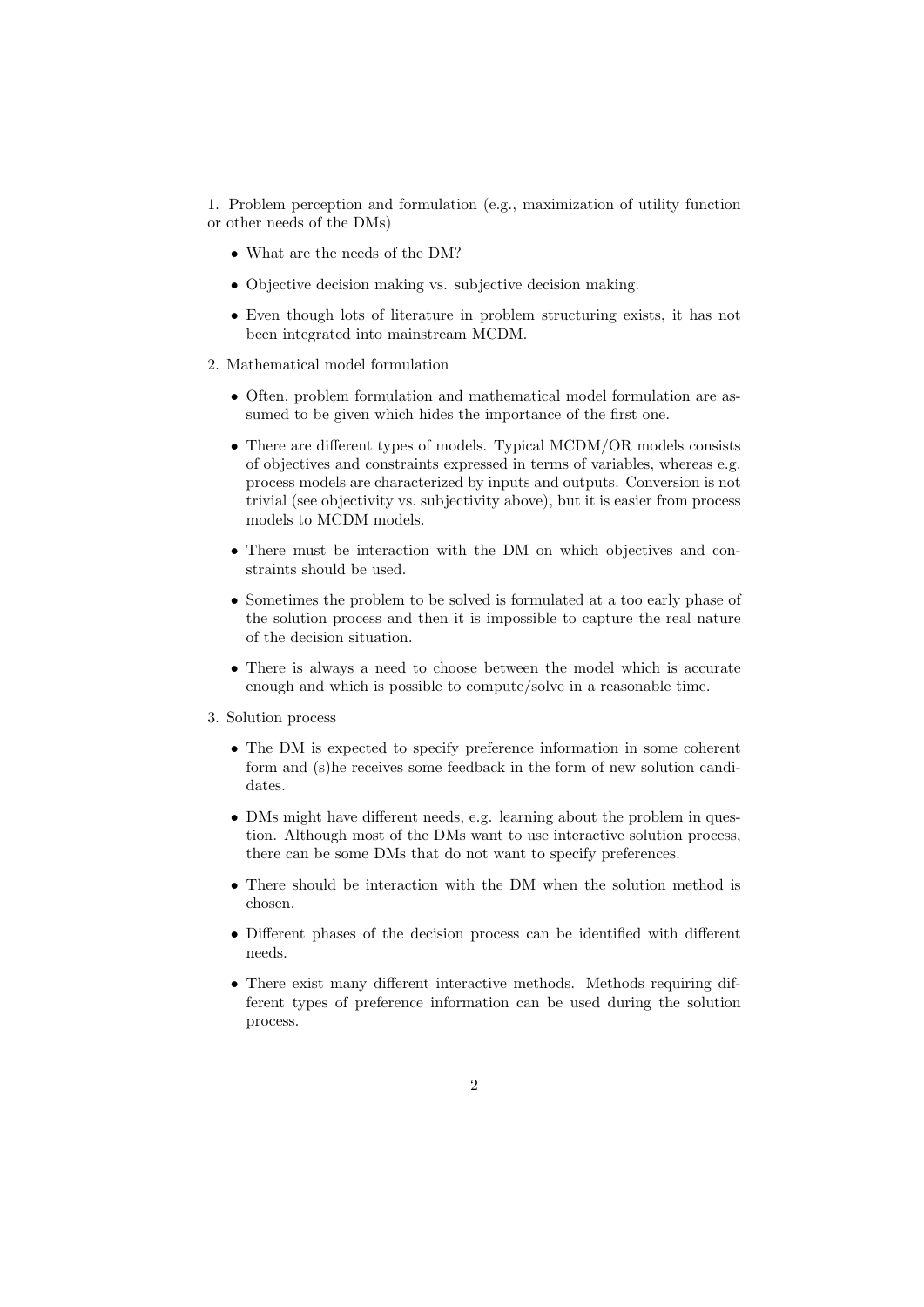- There are also studies related to cognitive validity of different types of ways to specify preference information. Their findings can be used in selecting such methods that do not set too high cognitive burden on the DM.
- Examples of types of preference information include reference points, classification, marginal rate of substitution (subjective trade-offs), opinions related to local trade-off information, ranking.

4. Decision implementation (closed-loop implementation with feedback in order to modify/correct the implementation)

- This area has not been investigated sufficiently!
- Robustness should be investigated related to the implementation.

As already mentioned, there are robustness issues arising from uncertainty in different stages of the decision process. These issues are of various types in different stages, so there is a need for many ways of how robustness and uncertainty can be included in both MCDM models and in interactive MCDM methods.

Ways of including robustness and uncertainty in MCDM models.

- Some MCDM problems include criteria measuring uncertainty (e.g., portfolio optimization).
- Stochastic programming (two stage SP with recourse) is a scalarized multicriteria stochastic programme, usually with a deterministic and a stochastic objective (problem dependent). They are not necessarily commensurable, so, e.g., adding them may be problematic.
- It may be possible to capture the uncertainty/robustness issue in a deterministic objective to obtain a deterministic multiobjective problem (e.g., in aircrew scheduling).
- A problem with random variables can be formulated as an infinite dimensional vector optimization problem. Either on probabilities to fail targets (cumlative distribution function, cdf) or on quantiles (inverse cdf). The dominance relation can be expressed in the form of the First order Stochastic Dominance (FSD).
- Risk aversion/robust preferences can be guaranteed and differently modeled with the Second order Stochastic Dominance (SSD). They can be represented either by the multiple criteria model of Tail Averages (Average VaR, CVaR, Expected Shortfalls) (integrated quantile function, absolute Lorenz curve) or expected shortages to given targets (integrated cdf); expected utility can be represented as linear scalarizations of this but there exist also many other opportunities. Some mean-risk models are consistent with SSD.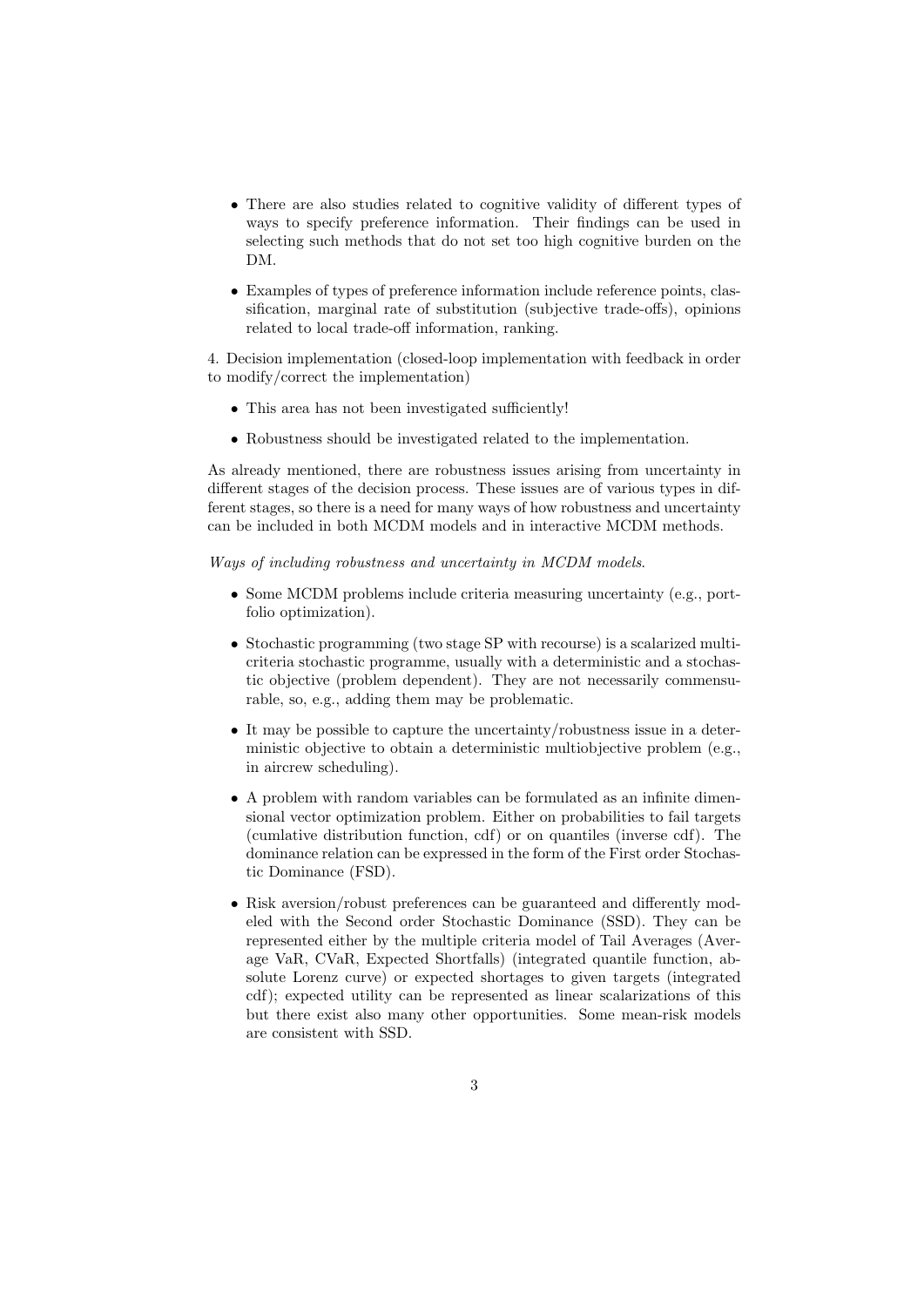- There is a classical duality relation between quantiles and cdf SSD.
- Robustness is essentially represented by an unknown distribution. Some examples include intervals, equally probable scenarios and parametric changes.
- The concept of robust preferences means risk aversion (strong risk aversion) but with an unknown distribution.
- Completely free perturbations lead to minmax models. Taking into account the entire distribution relates to Tail Averages, weighted ordered averages, ordered minmax optimization problems, equitable solutions, etc.

Ways of including robustness and uncertainty in interactive MCDM Methods

- Interactive reference point methods in which DM expresses preferences by giving desirable values for each objective (possibly minimal probability).
- Dominance relation can be modified to include robustness.
- One can aim at finding efficient solutions with certain properties.
- The method can be adapted during the solution process.

#### 3 Major Research Challenges

- How to implement final decisions?
- How to analyze consequences of the decision during implementation, in other words, how to test implementation (e.g., by using a virtual simulation laboratory for testing)?
- How to test robustness and how to incorporate feedback between optimization and implementation testing?
- How to combine EMO with testing (e.g. robustness, implementation)?
- How to analyze robustness in interactive MCDM?
- What kind of quantitative measures of robustness should be used in MCDM?
- How to analyze the nature of interactivity in diverse stages of decision processes?
- What kind of desirable properties should decision processes contain (transparency, fairness, objectivity, ...)?
- What kind of methodologies should be used for dealing with the issues of fairness, objectivity, etc. in MCDM?
- How to handle problems with a large number of objectives?